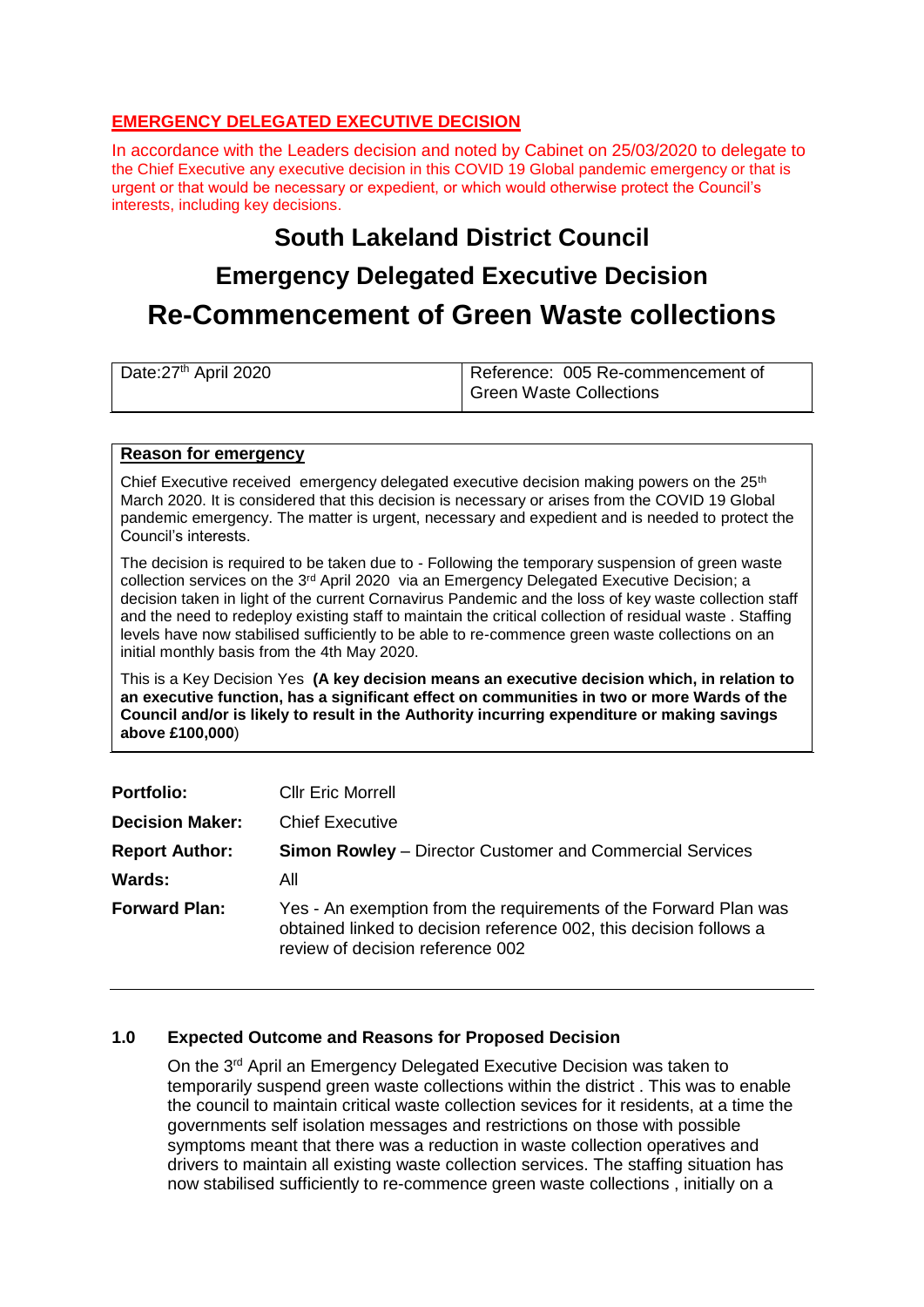monthly basis , but with a view to returning to fortnightly collections as soon as operationally possible.

- **2.0 Proposed Decision**
- **2.1 It is recommended that the Chief Executive:-**

**(1) Authorises the re-commencement of Green Waste collection services within the district boundaries , on an initial monthly basis, commencing from the 4th May 2020 and**

**(2) Delegates to the Director of Customer and Commercial Services in consultation with the Portfolio Holder , consideration of staffing level reviews undertaken by the waste collection service with a view to the reintroduction of fornightly green waste collections when staffing levels permit or such other changes required .** 

| <b>Review Date:   Ongoing</b> |  |
|-------------------------------|--|

# **3.0 Background and Proposals**

3.1 During the current Global Pandemic of Covid 19 the council has needed to maintain critical waste collection sevices for it residents. The governments self isolation messages and restrictions on those with possible symptoms has meant that there has been a reduction in waste collection operatives and drivers available for work to maintain all existing waste collection services. The collection of garden (Green) waste is not a critical waste service and hence a decision was made on the 3<sup>rd</sup> April to temporarily suspend the green waste collection service to allow staff resources to be prioritised to those waste services that are critical, and to ensure crews could work safely and comply with social distancing guidelines, until such time that staffing levels were stabilised to allow all collections to be undertaken without disruption.

Following a daily review of staff availability, it is considered that the levels of staffing in the waste collection services are now at a level , that will permit the recommencement of green waste collections, on an initial monthly basis, from the  $4<sup>th</sup>$ May 2020.This will continue until further notice and regular staffing level reviews will be undertaken of the service with a view to re-establishing the fortnightly collections of green waste as soon as possible.

#### **4.0 Consultation**

4.1 The proposal was discussed with the Portfolio holder and cabinet colleagues on the 24<sup>th</sup> April, 2020.

#### **5.0 Alternative Options**

5.1 The staffing levels currently within the service are such that a recommencement of collections, on an initial monthly basis, is considered manageable. The reintroduction of collections on a fortnightly basis at this time , would be with significant risk , if staffing levels are impacted further by the Coronavirus over the coming weeks and would result in the service being disrupted. A regular review of staffing levels and testing regime for staff advised to self isolate , will be undertaken with a view to reintroducing fortnightly collections as soon as possible.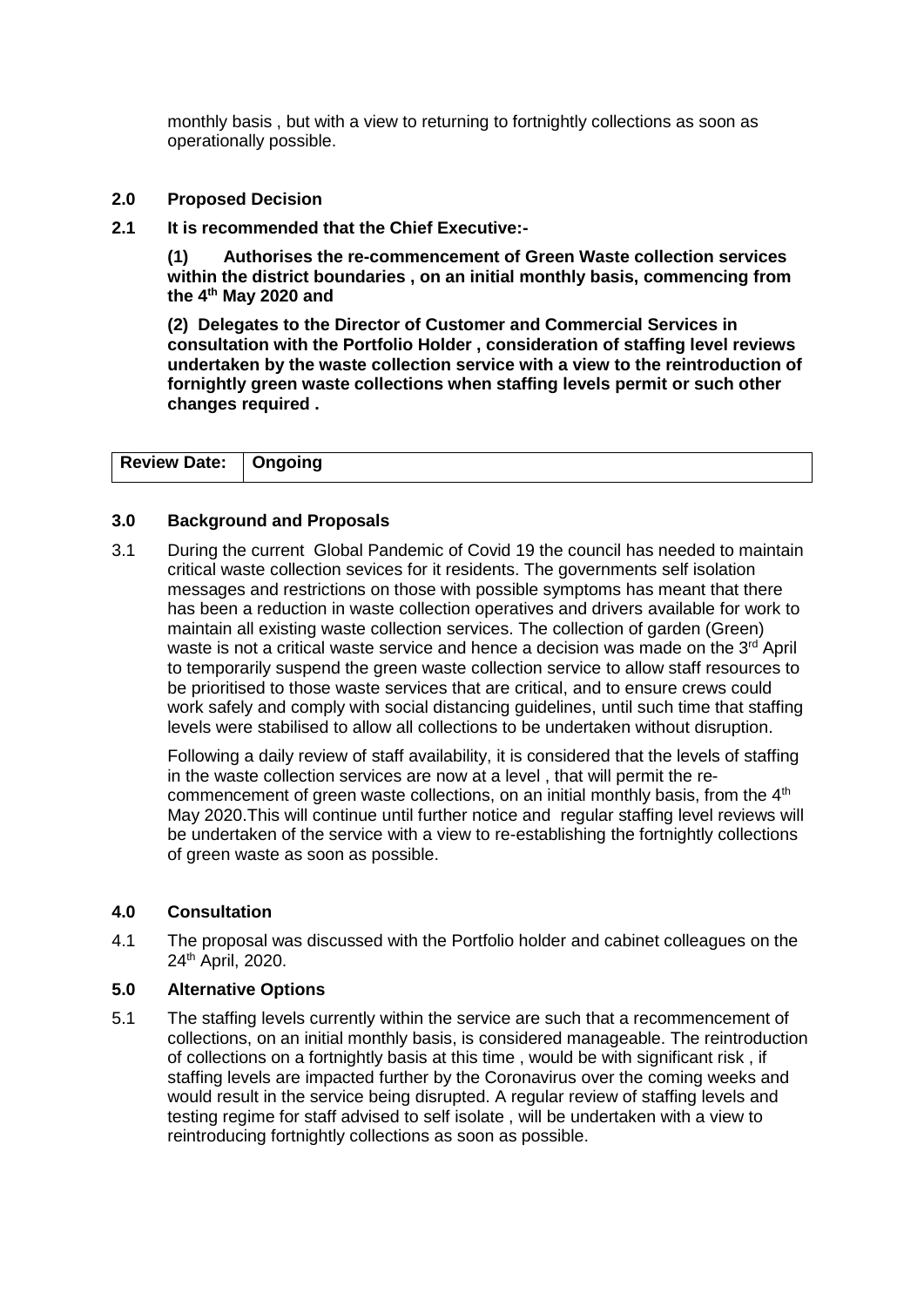An alternative would be not to recommence collections on a monthly basis at this time . This is not a recommended option as staffing levels are such that a monthly collection is achievable with minimal risk at this time.

# **6.0 Links to Council Priorities**

6.1 Maintaining critical service delivery during the global emergency .

# **7.0 Implications**

### **Financial, Resources and Procurement**

7.1 Staffing resources can be reprioritsed to recommence green wate collections, whilst maintaining those Criticial Waste collection sevices.

# **Human Resources**

7.2 Staffing resources can be reprioritsed to recommence green wate collections, whilst maintaining those Criticial Waste collection sevices.

# **Legal**

7.3 This decision is required to implement the changes previously brought in due to Covid 19.

# **Health, Social, Economic and Environmental**

- 7.4 Have you completed a Health, Social, Economic and Environmental Impact Assessment? No
- 7.5 If you have not completed an Impact Assessment, please explain your reasons: The recommencement of Green Waste Collections is considered to have a marginal environmental benefit in ensuring green waste is effectively recycled.

# **Equality and Diversity**

- 7.7 Have you completed an Equality Impact Analysis? No
- 7.8 If you have not completed an Impact Assessment, please explain your reasons: The recommencement of Green Waste Collections is not considered to have any equality or Diversity implications , it will be reintroduced uniformly across the district.

# **Risk**

| <b>Risk</b>                                                                         | Consequence                                                          | Controls required                                                                           |
|-------------------------------------------------------------------------------------|----------------------------------------------------------------------|---------------------------------------------------------------------------------------------|
| Green waste collections<br>place pressure on<br>critical residual waste collections | Negative impact on<br>collection rates of residual<br>waste services | We will keep the staffing<br>levels under regular<br>review, to minimise any<br>disruption. |

# **Contact Officers**

Simon Rowley – Director Customer and Commercial Services

Sion Thomas – Operational Lead Delivery and Commercial Services

# **Background Documents Available**

| <b>Name of Background document</b>   | Where it is available    |
|--------------------------------------|--------------------------|
| <b>Emergency Delegated Executive</b> | www.southlakeland.gov.uk |
| Decision, 3rd April 2020 - Temporary |                          |